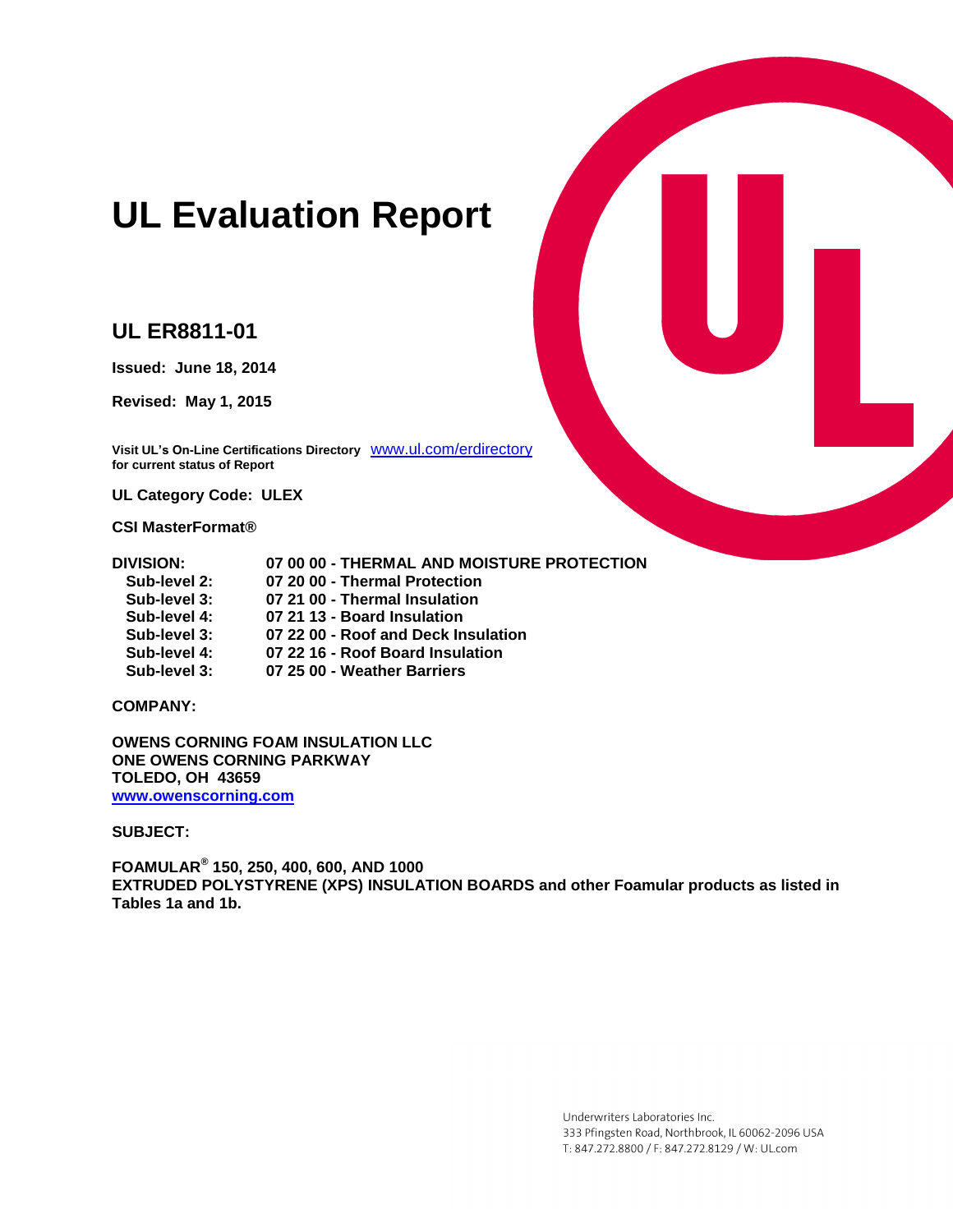## **2. SCOPE OF EVALUATION:**

- 2012 *International Building Code* <sup>®</sup> (IBC)
- 2012 *International Residential Code* <sup>®</sup> (IRC)
- 2012 *International Energy Code* ® (IECC)
- ICC-ES Acceptance Criteria for Foam Plastic Insulation (AC12), dated June 2012
- ■ICC-ES Acceptance Criteria for Foam Plastic Sheathing Panels used as Water Resistive Barriers (AC71), dated February 2003
- ■ICC-ES Acceptance Criteria for Quality Documentation (AC10), dated December 2012

#### **The FOAMULAR XPS Insulation boards were evaluated for the following properties (Also see Table 1a):**

- Surface Burning Characteristics (ANSI/UL723, ASTM E84)
- Thermal and Physical Properties (ASTM C578)
- Roofing Systems for Exterior Fire Exposure (ANSI/UL790, ASTM E108)
- Roof Deck Construction Material With Resistance to Internal Fire Exposure (ANSI/UL1256)
- Fire-resistance-rated construction (ANSI/UL263, ASTM E119)
- For Use in Attics and Crawl Spaces (AC12, App. A and B)
- For Use Without a Thermal Barrier Special Approval (NFPA 286)
- Water-resistive Barrier (AC71)
- For Use on Exterior Commercial Walls (NFPA 285)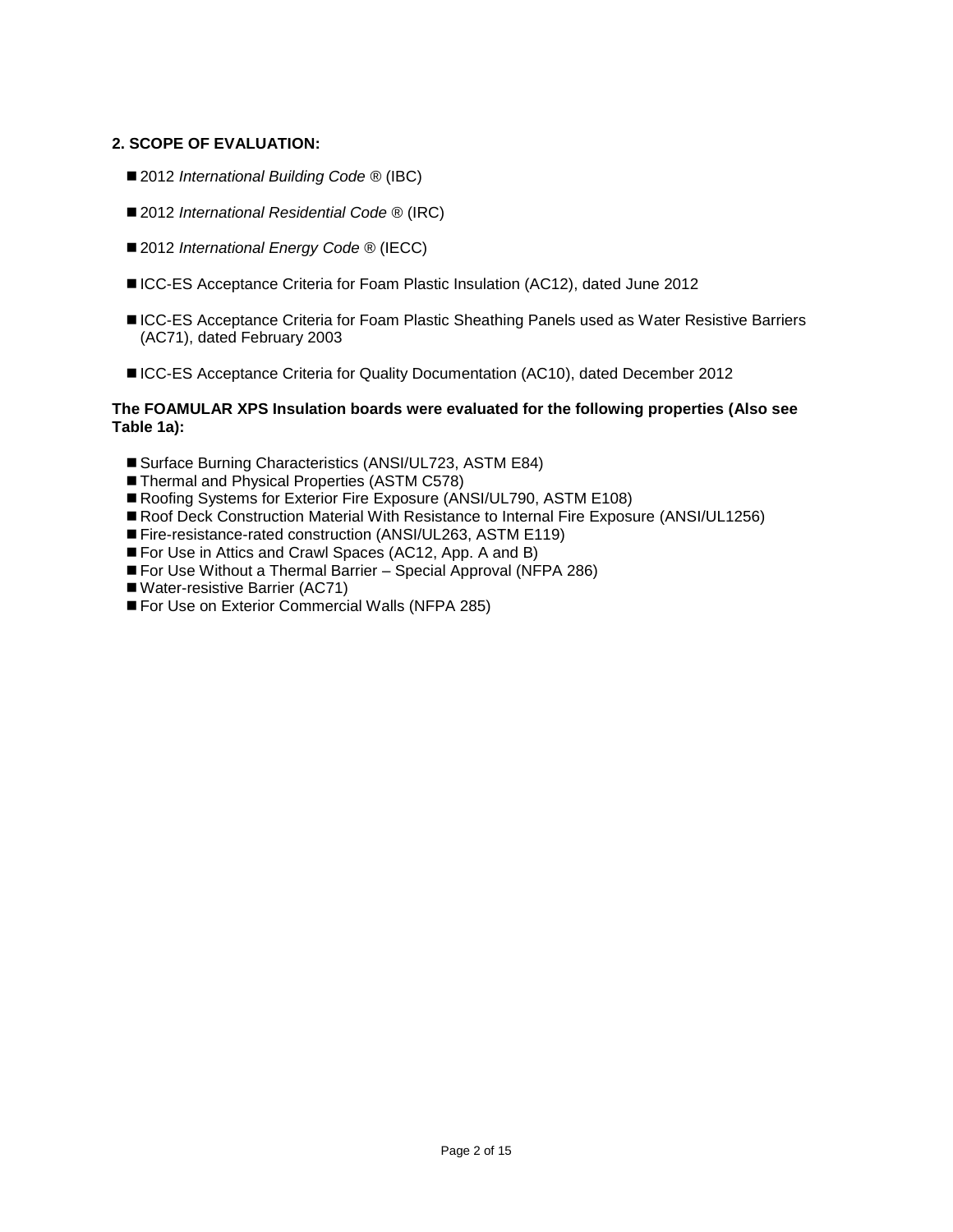# **Table 1a – Foamular XPS Insulation Properties Evaluated**

| Foamular<br>Product<br><b>Name</b> | Properties<br>Physical             | Surface Burning | Roofing Systems<br>for Exterior Fire<br>Exposure | Roof Deck Const.<br>for Interior Fire<br>Exposure | Testing for Use in<br>Attics and Crawl<br>Flammability<br><b>Spaces</b> | <b>Commercial Walls</b><br>Exterior | <b>Special Approval</b> | Fire Resistance  | Air Leakage       | <b>Water Penetration</b> |
|------------------------------------|------------------------------------|-----------------|--------------------------------------------------|---------------------------------------------------|-------------------------------------------------------------------------|-------------------------------------|-------------------------|------------------|-------------------|--------------------------|
|                                    | <b>ASTM</b><br>C578<br><b>Type</b> | <b>UL 723</b>   | <b>UL 790</b>                                    | <b>UL 1256</b>                                    | <b>AC12</b>                                                             | <b>NFPA 285</b>                     | <b>NFPA 286</b>         | <b>ASTM E119</b> | <b>ASTM E2357</b> | <b>ASTM E331</b>         |
| 150                                | X                                  | $\bullet$       |                                                  |                                                   | $\bullet$                                                               |                                     | $\bullet$               | $\bullet$        |                   |                          |
| 250                                | ${\sf IV}$                         | $\bullet$       |                                                  |                                                   | $\bullet$                                                               | $\bullet$                           | $\bullet$               | $\bullet$        | $\bullet$         | $\bullet$                |
| 400                                | VI                                 | $\bullet$       |                                                  |                                                   |                                                                         |                                     |                         |                  |                   |                          |
| 600                                | VII                                | $\bullet$       |                                                  |                                                   |                                                                         |                                     |                         |                  |                   |                          |
| 1000                               | V                                  | $\bullet$       |                                                  |                                                   |                                                                         |                                     |                         |                  |                   |                          |
| Insulating<br>Sheathing            | X                                  | $\bullet$       |                                                  |                                                   | $\bullet$                                                               |                                     | $\bullet$               |                  |                   |                          |
| Propink                            | $\overline{X}$                     | $\bullet$       |                                                  |                                                   | $\bullet$                                                               |                                     | $\bullet$               |                  |                   |                          |
| Half Inch                          | $\overline{X}$                     | $\bullet$       |                                                  |                                                   | $\bullet$                                                               |                                     | $\bullet$               |                  |                   |                          |
| Insulpink                          | $\overline{\mathsf{X}}$            | $\bullet$       |                                                  |                                                   |                                                                         |                                     |                         |                  |                   |                          |
| Insulpink Z                        | $\overline{X}$                     | $\bullet$       |                                                  |                                                   |                                                                         |                                     |                         |                  |                   |                          |
| $\overline{cc}$                    | $\overline{X}$                     | $\bullet$       |                                                  |                                                   |                                                                         | $\bullet$                           |                         |                  |                   |                          |
| CW15                               | $\overline{\mathsf{x}}$            | $\bullet$       |                                                  |                                                   |                                                                         |                                     |                         | $\bullet$        |                   |                          |
| CW25                               | $\overline{N}$                     | $\bullet$       |                                                  |                                                   |                                                                         |                                     |                         | $\bullet$        | $\bullet$         | $\bullet$                |
| Thermapink<br>18                   | $\mathsf X$                        | $\bullet$       | $\bullet$                                        | $\bullet$                                         |                                                                         |                                     |                         | $\bullet$        |                   |                          |
| Thermapink<br>25                   | ${\sf IV}$                         | $\bullet$       | $\bullet$                                        | $\bullet$                                         |                                                                         |                                     |                         | $\bullet$        |                   |                          |
| Thermapink<br>40                   | VI                                 | $\bullet$       | $\bullet$                                        | $\bullet$                                         |                                                                         |                                     |                         |                  |                   |                          |
| Thermapink<br>60                   | VII                                | $\bullet$       | $\bullet$                                        | $\bullet$                                         |                                                                         |                                     |                         |                  |                   |                          |
| $C-200$                            | $\mathsf X$                        | $\bullet$       |                                                  |                                                   |                                                                         |                                     |                         |                  |                   |                          |
| $C-300$                            | $\overline{N}$                     | $\bullet$       |                                                  |                                                   |                                                                         |                                     |                         |                  |                   |                          |
| 350                                | IV                                 | $\bullet$       |                                                  |                                                   |                                                                         |                                     |                         |                  |                   |                          |
| 404                                | VI                                 | $\bullet$       | $\bullet$                                        | $\bullet$                                         |                                                                         |                                     |                         | $\bullet$        |                   |                          |
| 604                                |                                    | $\bullet$       | $\bullet$                                        |                                                   |                                                                         |                                     |                         | $\bullet$        |                   |                          |
| 404RB                              | VI                                 | $\bullet$       | $\bullet$                                        |                                                   |                                                                         |                                     |                         |                  |                   |                          |
| 604RB                              | VII                                | $\bullet$       | $\bullet$                                        |                                                   |                                                                         |                                     |                         |                  |                   |                          |
| Durapink                           | $\overline{N}$                     | $\bullet$       | $\bullet$                                        |                                                   |                                                                         |                                     |                         |                  |                   |                          |
| Durapink FA                        | $\overline{N}$                     | $\bullet$       | $\bullet$                                        |                                                   |                                                                         |                                     |                         |                  |                   |                          |
| <b>Durapink Plus</b>               | $\overline{N}$                     | $\bullet$       | $\bullet$                                        |                                                   |                                                                         |                                     |                         |                  |                   |                          |
| LT30                               | $\overline{N}$                     | $\bullet$       |                                                  |                                                   |                                                                         |                                     |                         |                  |                   |                          |
| <b>LT40</b>                        | VI                                 | $\bullet$       |                                                  |                                                   |                                                                         |                                     |                         |                  |                   |                          |
| Pinkcore                           | $\overline{N}$                     | $\bullet$       |                                                  |                                                   |                                                                         |                                     |                         |                  |                   |                          |
| AgTek                              | $\overline{N}$                     | $\bullet$       |                                                  |                                                   |                                                                         |                                     |                         |                  |                   |                          |
| CC High R                          | IV                                 | $\bullet$       |                                                  |                                                   |                                                                         | $\bullet$                           |                         | $\bullet$        |                   |                          |
| High R CW<br>Plus                  | ${\sf IV}$                         | $\bullet$       |                                                  |                                                   |                                                                         | $\bullet$                           |                         | $\bullet$        |                   |                          |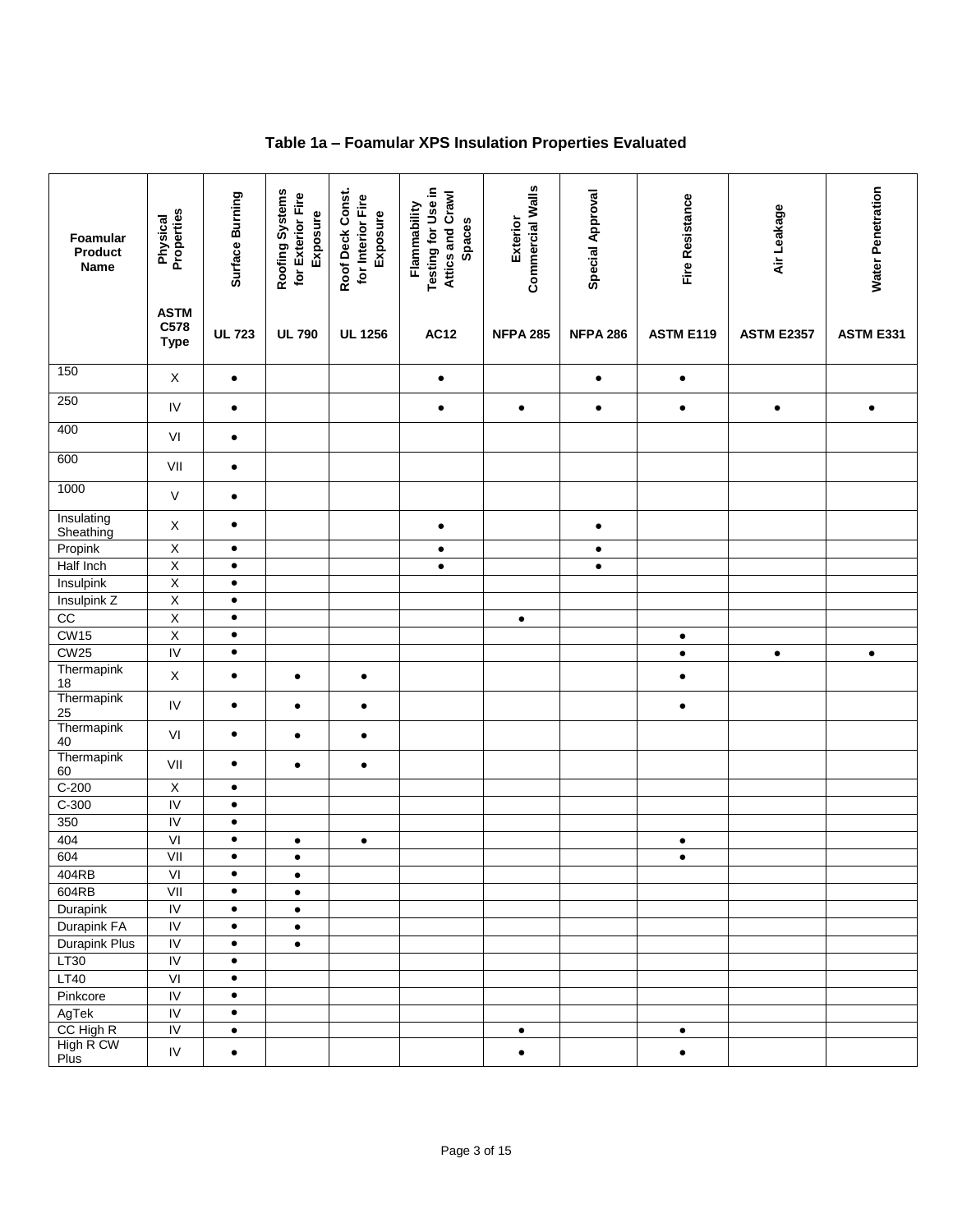# **Table 1a (continued) – Foamular XPS Insulation Properties Evaluated**

| Foamular<br><b>Product</b><br>Name    | Properties<br>Physical<br><b>ASTM</b> | Surface Burning | Roofing Systems<br>for Exterior Fire<br>Exposure | Roof Deck Const.<br>for Interior Fire<br>Exposure | Testing for Use in<br>Crawl<br>Flammability<br>Spaces<br>Attics and | Commercial Walls<br>Exterior | <b>Special Approval</b> | Fire Resistance  | Air Leakage       | <b>Water Penetration</b> |
|---------------------------------------|---------------------------------------|-----------------|--------------------------------------------------|---------------------------------------------------|---------------------------------------------------------------------|------------------------------|-------------------------|------------------|-------------------|--------------------------|
|                                       | C578<br><b>Type</b>                   | <b>UL 723</b>   | <b>UL 790</b>                                    | <b>UL 1256</b>                                    | <b>AC12</b>                                                         | <b>NFPA 285</b>              | <b>NFPA 286</b>         | <b>ASTM E119</b> | <b>ASTM E2357</b> | <b>ASTM E331</b>         |
| Pinkcore Tight<br>Tolerance 15        | X                                     |                 |                                                  |                                                   |                                                                     |                              |                         |                  |                   |                          |
| Pinkcore Tight<br>Tolerance 25        | IV                                    |                 |                                                  |                                                   |                                                                     |                              |                         |                  |                   |                          |
| Pinkcore Tight<br>Tolerance 40        | VI                                    | $\bullet$       |                                                  |                                                   |                                                                     |                              |                         |                  |                   |                          |
| <b>Pinkcore Tight</b><br>Tolerance 60 | VII                                   | $\bullet$       |                                                  |                                                   |                                                                     |                              |                         |                  |                   |                          |
| Pink-Drain                            | X                                     | ٠               |                                                  |                                                   |                                                                     |                              |                         |                  |                   |                          |
| Foamular<br>Codebord                  | X                                     |                 |                                                  |                                                   |                                                                     |                              |                         |                  |                   |                          |
| Foamular CC                           | X                                     | $\bullet$       |                                                  |                                                   |                                                                     |                              |                         |                  |                   |                          |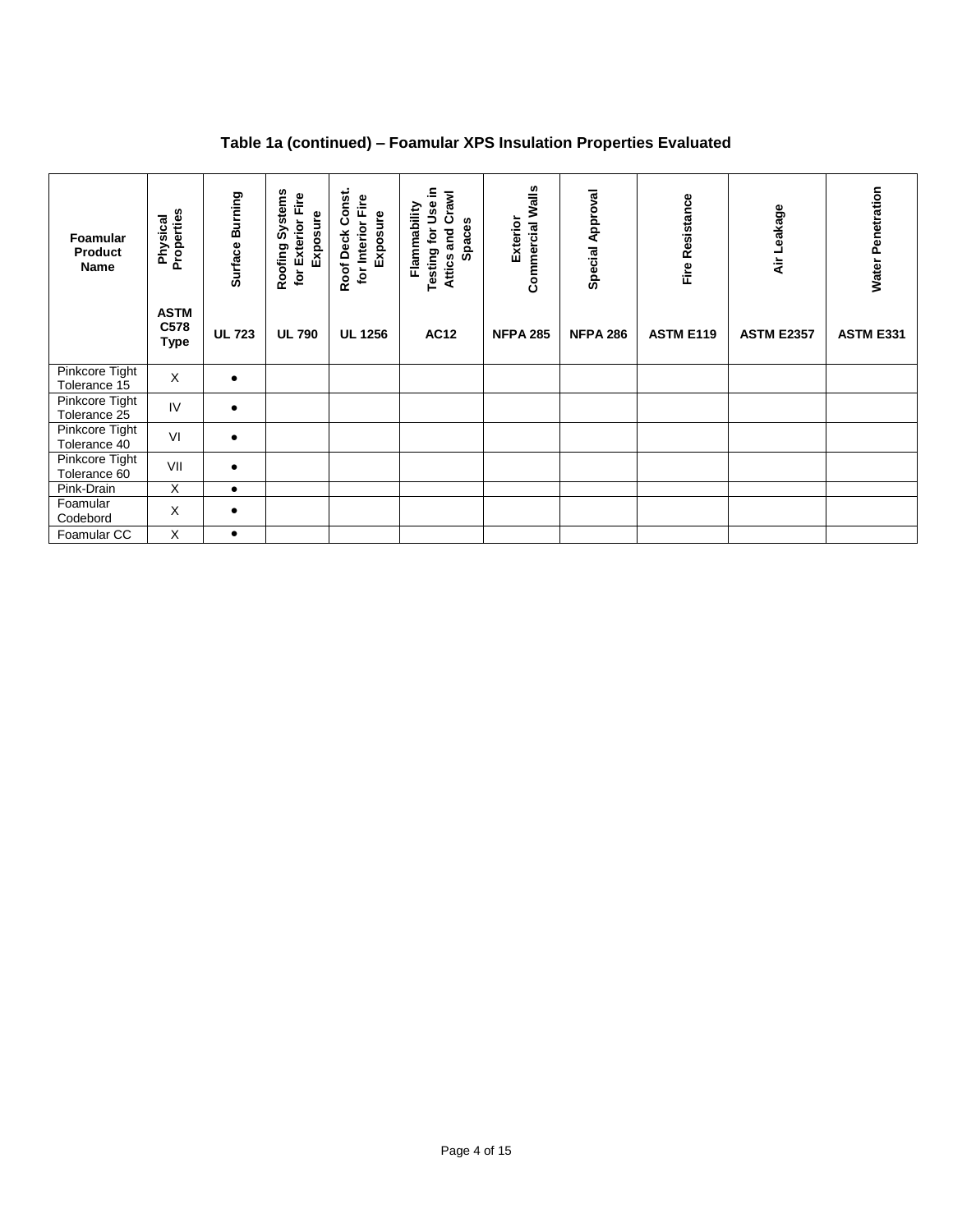# **Table 1b – Foamular XPS Insulation Boards Applications**

| <b>CONSTRUCTION</b><br><b>APPLICATION</b>                          | <b>FOAMULAR XPS PRODUCT</b>             | <b>ASTM</b><br>C578 Type | <b>DESCRIPTION</b>                                                                                                                                                                |
|--------------------------------------------------------------------|-----------------------------------------|--------------------------|-----------------------------------------------------------------------------------------------------------------------------------------------------------------------------------|
|                                                                    | FOAMULAR 150                            | X                        | Slab edge, foundation, under light slab, steel stud sheathing, masonry cavity wall, concrete tilt                                                                                 |
|                                                                    | FOAMULAR 250                            | IV                       | wall, concrete precast. For roofing applications use FOAMULAR THERMAPINK XPS insulation                                                                                           |
| <b>General Purpose</b>                                             | $C-200$                                 | <b>NA</b>                |                                                                                                                                                                                   |
|                                                                    | $C-300$                                 | <b>NA</b>                | Marketed in Canada                                                                                                                                                                |
|                                                                    | 350                                     | <b>NA</b>                |                                                                                                                                                                                   |
| <b>WALL</b>                                                        |                                         |                          |                                                                                                                                                                                   |
|                                                                    | <b>FOAMULAR Insulating Sheathing</b>    | X                        | Laminated film on both sides for added strength                                                                                                                                   |
| Sheathing                                                          | FOAMULAR Half-Inch                      | X                        | Half-inch thick, R-3                                                                                                                                                              |
|                                                                    | <b>FOAMULAR ProPink</b>                 | X                        | Reinforced laminated film on both sides for added strength                                                                                                                        |
|                                                                    | FOAMULAR CW15                           | X                        | 15 and 25 psi, 16" wide, fits between horizontal joint reinforcement and masonry veneer wire                                                                                      |
| Masonry Cavity Wall                                                | FOAMULARCW25                            | IV                       | ties                                                                                                                                                                              |
|                                                                    | FOAMULAR High R CW Plus                 | IV                       | 15 and 25 psi, 16" wide. High R per inch.                                                                                                                                         |
|                                                                    | FOAMULAR 250                            | IV                       | General steel stud sheathing applications                                                                                                                                         |
| <b>Commercial Steel Stud</b>                                       | <b>FOAMULAR CC</b>                      | X                        | Designed for commercial steel stud applications. Includes shiplap edges on the long edges for<br>enhanced joining and watershed at horizontal joints.                             |
|                                                                    | FOAMULAR CC High R                      | IV                       | Designed for commercial steel stud applications. Provides higher R per inch. Includes shiplap<br>edges on the long edges for enhanced joining and watershed at horizontal joints. |
| Furring                                                            | <b>FOAMULAR InsulPink</b>               | X                        | Notched to accommodate 1" x 3" wood furring on inside surface of unit masonry or concrete<br>walls                                                                                |
|                                                                    | FOAMULAR InsulPink Z                    | X                        | Fits between Z-furring on inside of unit masonry or concrete walls                                                                                                                |
| Insulated Concrete Sandwich Panel                                  | FOAMULAR 250                            | IV                       | Used with low conductivity, metal, or other composite grid-type wall ties                                                                                                         |
| <b>Exterior Insulation Finish Systems</b><br>(EIFS)                | FOAMULAR 250                            | IV                       | Any PM class EIFS system                                                                                                                                                          |
| <b>ROOF</b>                                                        |                                         |                          |                                                                                                                                                                                   |
| Low Slope Commercial Roofing and                                   | FOAMULAR Thermapink 18                  | X                        |                                                                                                                                                                                   |
| Architectural Metal Roofing                                        | FOAMULAR Thermapink 25                  | IV                       | 18 and 25 psi, used in a variety of commercial roofing systems over a variety of roof deck types                                                                                  |
| Recover Roofing                                                    | <b>FOAMULAR Durapink</b>                | IV                       | Used over existing roofing membrane and under a new mechanically attached single-ply roofing<br>membrane                                                                          |
|                                                                    | FOAMULAR 404                            | VI                       | 40 and 60 psi, with bottom side drainage channels on four edges for use in protected roof                                                                                         |
|                                                                    | FOAMULAR 604                            | VII                      | membrane assemblies (PRMA)                                                                                                                                                        |
|                                                                    | FOAMULAR 404RB                          | VI                       | 40 and 60 psi, with bottom side drainage channels on four edges, and top side ribbed surface                                                                                      |
| PRMA, Plaza Deck, Waterproofing<br>(under pavers, paver/pedestals) | FOAMULAR 604RB                          | VII                      | for use under concrete pavers in protected roof membrane assemblies (PRMA)                                                                                                        |
|                                                                    | FOAMULAR 400                            | VI                       |                                                                                                                                                                                   |
|                                                                    | FOAMULAR 600                            | VII                      | High load, under plaza deck slabs or pavers or pedestrian or vehicular traffic slabs                                                                                              |
|                                                                    | FOAMULAR 1000                           | $\vee$                   |                                                                                                                                                                                   |
| <b>UNDER SLAB</b>                                                  |                                         |                          |                                                                                                                                                                                   |
| Load Bearing, High Strength, Under                                 | FOAMULAR 400                            | VI                       | 40, 60, 100 psi compressive strength. Use engineering design to match Foamular compressive                                                                                        |
| <b>Industrial Slabs</b>                                            | FOAMULAR 600                            | VII                      | strength needed to the load on the slab and slab strength design. Use ranges from light                                                                                           |
|                                                                    | FOAMULAR 1000                           | $\vee$                   | pedestrian traffic to heavy equipment and storage.                                                                                                                                |
| Under Slab, Low Temperature                                        | FOAMULAR LT 30<br><b>FOAMULAR LT 40</b> | IV                       | 30 psi. Light to medium load.                                                                                                                                                     |
| Storage                                                            |                                         | N/A                      | 40 psi. Light to medium load.                                                                                                                                                     |
| <b>FOUNDATION</b>                                                  |                                         |                          | Insulates and protects foundation waterproofing, and is filtration fabric faced with drainage                                                                                     |
|                                                                    | FOAMULAR Insul-Drain                    | IV                       | channels in outward face of foam                                                                                                                                                  |
| <b>Below Grade Walls</b>                                           | FOAMULAR Pink-Drain                     | IV                       | Insulates and protects foundation waterproofing, with channel design in outward face of foam<br>that prevents soil from clogging channels                                         |
|                                                                    | <b>FOAMULAR Fanfold DWB</b>             | N/A                      | Thinner fanfold protection board for use over foundation waterproofing                                                                                                            |
| <b>AGRICULTURE</b>                                                 |                                         |                          |                                                                                                                                                                                   |
|                                                                    | FOAMULAR AgTek                          | X                        | Produced extra long for use in sloped roof over purlin construction                                                                                                               |
| <b>SPECIALTY</b>                                                   | <b>FOAMULAR Pinkcore</b>                |                          |                                                                                                                                                                                   |
|                                                                    |                                         | X,IV,VI,VII              | Tight tolerance board for specialty and engineering applications                                                                                                                  |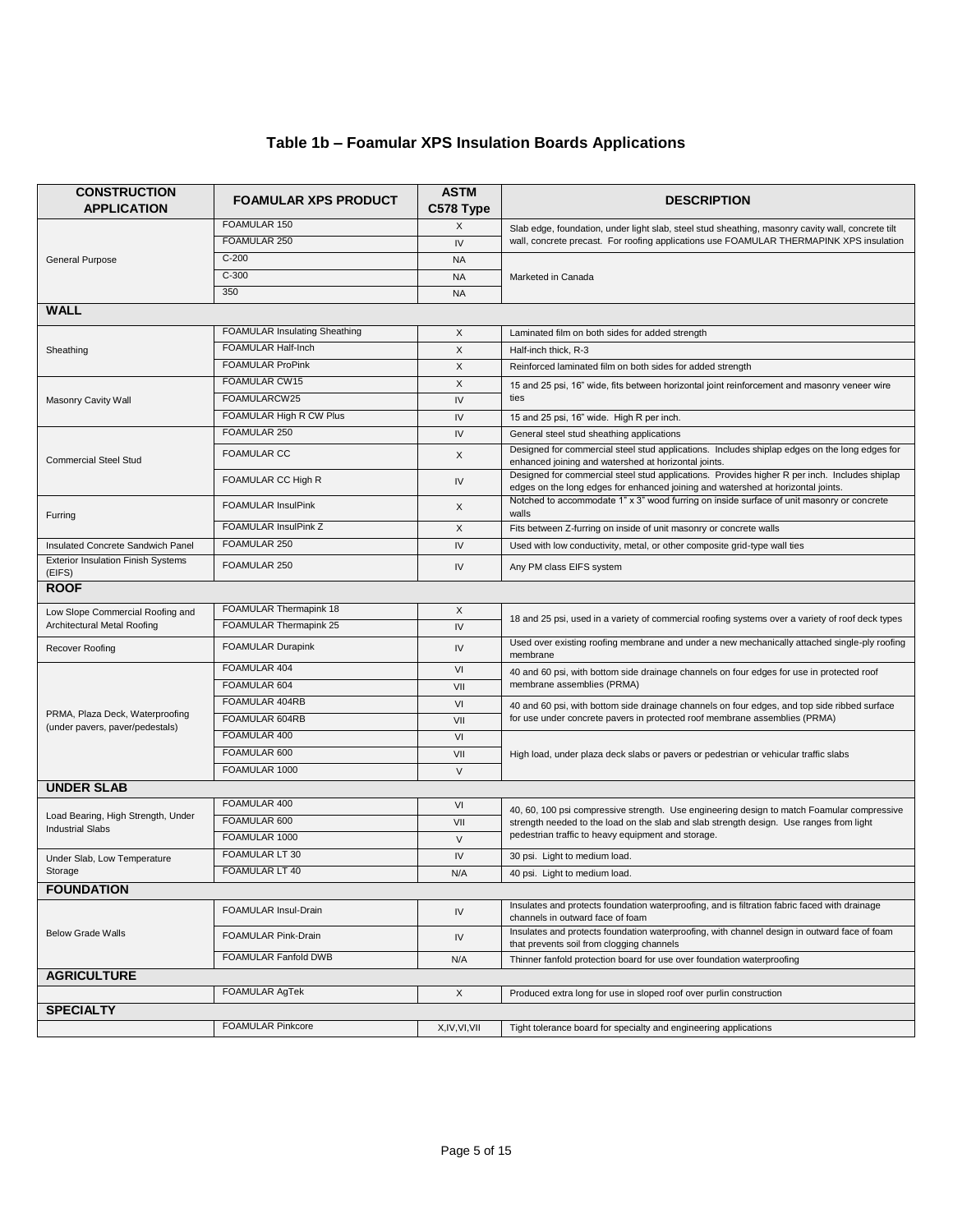# **3. REFERENCED DOCUMENTS**

- **ICC-ES:**
	- ICC-ES Acceptance Criteria for Foam Plastic Insulation (AC12), dated June 2012
	- ICC-ES Acceptance Criteria for Quality Documentation (AC10), dated December 2012
	- **ICC-ES** Acceptance Criteria for Foam Plastic Sheathing Panels Used as Water- Resistive Barriers (AC71), dated February 2003
- **ANSI/UL:**
	- ANSI/UL723 (ASTM E84), Test for Surface Burning Characteristics of Building Materials
	- ANSI/UL790 (ASTM E108), Standard Test Methods for Fire Tests of Roof Coverings
	- ANSI/UL1256, Standard for Fire Test of Roof Deck Constructions
	- ANSI/UL263 (ASTM E119), Fire Tests of Building Construction and Materials
- **ASTM**:
	- ASTM C578, Standard Specification for Rigid, Cellular Polystyrene Thermal Insulation
	- ASTM E331, Test Method for Water Penetration of Exterior Windows, Skylights, Doors and Curtain Walls by Uniform Static Air Pressure Difference
	- ASTM E2357,Standard Test Method for Determining Air Leakage of Air Barrier Assemblies

**NFPA:**

- NFPA 286, Standard Methods of Fire Tests for Evaluating Contribution of Wall and Ceiling Interior Finish to Room Fire Growth
- NFPA 285, Standard Fire Test for Evaluation of Fire Propagation Characteristics of Exterior Non-Load-Bearing Assemblies Containing Combustible Components
- NFPA 259, Standard Test Method for Potential Heat of Building Materials

**ACI:**

The American Concrete Institute 360, "Guide to the Design of Slabs-on-Ground"

# **4. USES**

# **4.1 FOAMULAR Insulation Boards (ASTM C578 Types X, IV, VI, VII, V):**

FOAMULAR XPS insulation boards are extruded polystyrene foam plastic insulation used as nonstructural insulation on the exterior or interior of above grade walls, door cavities, in ceiling/floor assemblies, on the interior or exterior of below grade walls, below concrete slabs, around concrete slab edges, or as roof insulation.

Insulation Boards may be used on the exterior of above grade walls when installed in accordance with Section 6.2.

The insulation boards may be used as insulation under slabs-on-ground, slabs on decks, concrete pavers, and concrete pavers on pedestals when installation is in accordance with Section 6.8.

In areas where the probability of termite infestation is defined as "very heavy" the insulation must be installed in accordance with IBC or IRC [Section R318.1,](http://publicecodes.cyberregs.com/icod/irc/2012/icod_irc_2012_3_sec018.htm?bu2=undefined) as applicable.

The insulation boards may be used on walls in attics and crawl spaces without covering when installation is in accordance with Section 6.5 of this report.

The insulation boards may be used on wall, ceiling and floor surfaces, detached garages, pole barns, telecommunication shelters, concrete modular buildings, agricultural buildings, buildings regulated under IBC [Section 312](http://publicecodes.cyberregs.com/icod/ibc/2012/icod_ibc_2012_3_sec012.htm) (Utility and Miscellaneous, Group U), or structures constructed in accordance with the IBC or IRC, when installed in accordance with Section 6.6 of this report.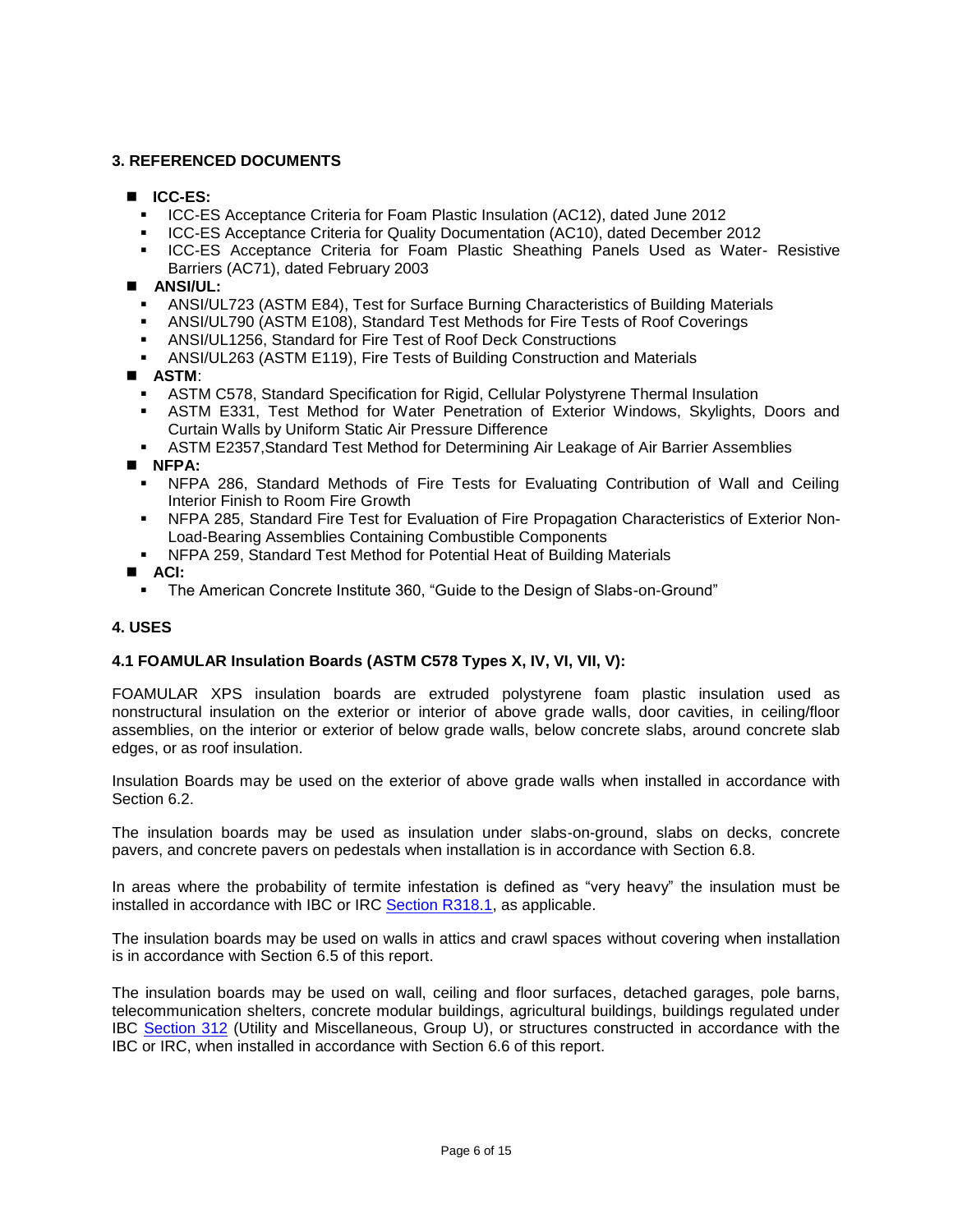The insulation boards may be used as an alternative to the water-resistive barrier specified in IBC [Section 1404.2](http://publicecodes.cyberregs.com/icod/ibc/2012/icod_ibc_2012_14_par011.htm) and IRC [Section R703.2](http://publicecodes.cyberregs.com/icod/irc/2012/icod_irc_2012_7_par034.htm) when installation is in accordance with Section 6.7 of this report.

See Table 1b for further guidance on the intended uses of FOAMULAR XPS insulation boards

# **5. PRODUCT DESCRIPTION**

The FOAMULAR XPS insulation boards are extruded polystyrene foam plastic insulation boards having a flame spread index not exceeding 25 and a smoke developed index not exceeding 450 for thicknesses up to 4 inches and at a maximum density of 3.6 pcf, when tested in accordance with UL723 (ASTM E84) as required by [Section 2603.3](http://publicecodes.cyberregs.com/icod/ibc/2012/icod_ibc_2012_26_par005.htm) of the IBC or [Section R316.3](http://publicecodes.cyberregs.com/icod/irc/2012/icod_irc_2012_3_par210.htm) of the IRC, as applicable.

FOAMULAR XPS insulation boards have been found to comply with ASTM C578. The boards are manufactured at minimum densities of 1.30, 1.45, 1.80, 2.20, and 3.00 lbs/ft<sup>3</sup> and have ASTM C578 designations of Type X, Type IV, Type VI, Type VII, and Type V respectively. See excerpt from ASTM C578, Table 2 below for minimum thermal resistance and compressive resistance values for each ASTM C578 type. These values apply to all FOAMULAR XPS insulation boards with the exception of thermal resistance for FOAMULAR CC HIGH R and FOAMULAR HIGH R CW PLUS.

| <b>ASTM TYPE</b> | DENSITY, min., lb/ft <sup>3</sup> | THERMAL RESISTANCE <sup>1</sup> ,<br>min., °F-ft <sup>2</sup> -h/Btu | <b>COMPRESSIVE</b><br>RESISTANCE <sup>3</sup> , min., psi |
|------------------|-----------------------------------|----------------------------------------------------------------------|-----------------------------------------------------------|
| Type X           | 1.30                              | 5.0                                                                  | 15.0                                                      |
| Type IV          | 1.45                              | 5.0                                                                  | 25.0                                                      |
| Type VI          | 1.80                              | 5.0                                                                  | 40.0                                                      |
| Type VII         | 2.20                              | 5.0                                                                  | 60.0                                                      |
| Type V           | 3.00                              | 5.0                                                                  | 100.0                                                     |
| Type IV          | 1.45                              | $5.6^2$                                                              | 25.0                                                      |

| Table 2 - Thermal Resistance and Compressive Resistance |  |  |  |
|---------------------------------------------------------|--|--|--|
|---------------------------------------------------------|--|--|--|

<sup>1</sup>Thermal resistance (R) values are based on tested values at 1 inch thickness and 75<sup>°</sup>F mean temperature and must be multiplied by the installed thickness for thicknesses greater than 1 inch

 $2$  FOAMULAR CC HIGH R and FOAMULAR HIGH R CW PLUS Insulation boards

<sup>3</sup> Compressive Resistance values are based on yield point or 10% deformation, whichever comes first

#### **6. INSTALLATION**

#### **6.1 General:**

FOAMULAR XPS insulation boards are installed in accordance with the manufacturer's published installation instructions and this evaluation report. The manufacturer's published installation instructions and this report must be strictly adhered to, and a copy of the instructions shall be available on the jobsite during installation.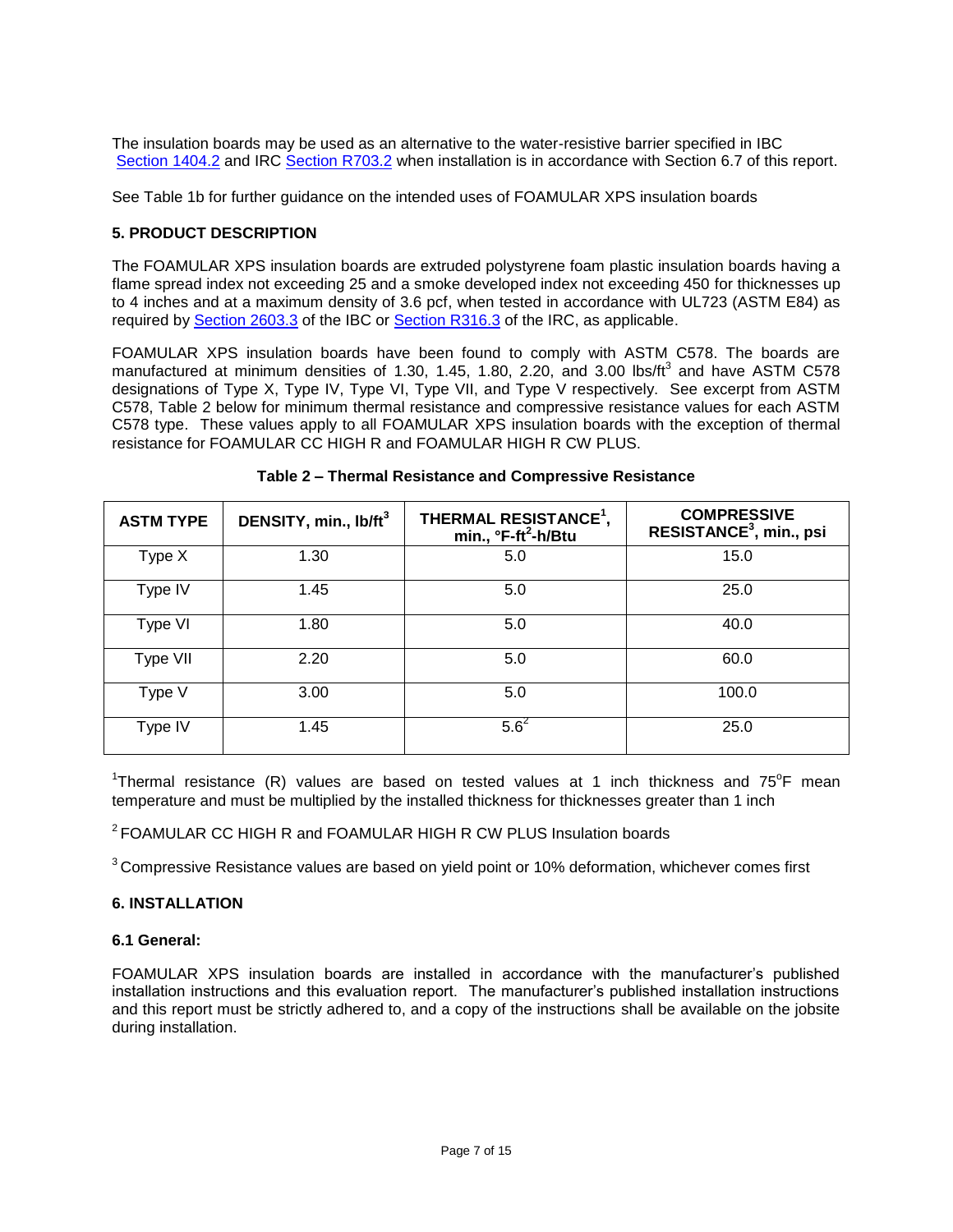FOAMULAR XPS insulation boards must be attached to the structure in a manner that will hold the insulation securely in place. The insulation boards must not be used structurally to resist transverse, vertical or in-plane loads except as described in Section 6.8 of this report. The boards must not be used as exterior stud wall bracing. Wall bracing must be provided in accordance with the applicable code. All walls must be braced in accordance with IBC Section [2308.9.3](http://publicecodes.cyberregs.com/icod/ibc/2012/icod_ibc_2012_23_par176.htm?bu2=undefined) and [Section 2308.12.4](http://publicecodes.cyberregs.com/icod/ibc/2012/icod_ibc_2012_23_par218.htm?bu2=undefined) or IRC [Section](http://publicecodes.cyberregs.com/icod/irc/2012/icod_irc_2012_6_par037.htm?bu2=undefined)  [R602.10.3.](http://publicecodes.cyberregs.com/icod/irc/2012/icod_irc_2012_6_par037.htm?bu2=undefined)

The interior of the building must be separated from the FOAMULAR XPS insulation boards with a thermal barrier as required by [Section 2603.4](http://publicecodes.cyberregs.com/icod/ibc/2012/icod_ibc_2012_26_par006.htm) of the IBC or [Section R316.4](http://publicecodes.cyberregs.com/icod/irc/2012/icod_irc_2012_3_par211.htm) of the IRC, as applicable, except as described in Sections 6.5 and 6.6 of this report.

The code official may require an approved vapor retarder to be installed in accordance with IBC [Section](http://publicecodes.cyberregs.com/icod/ibc/2012/icod_ibc_2012_14_par031.htm)  [1405.3,](http://publicecodes.cyberregs.com/icod/ibc/2012/icod_ibc_2012_14_par031.htm) IRC [Section R702.7,](http://publicecodes.cyberregs.com/icod/irc/2012/icod_irc_2012_7_par027.htm) or the IECC, as applicable.

A water-resistive barrier in compliance with IBC [Section 1404.2](http://publicecodes.cyberregs.com/icod/ibc/2012/icod_ibc_2012_14_par011.htm) or IRC [Section R703.2](http://publicecodes.cyberregs.com/icod/irc/2012/icod_irc_2012_7_par034.htm) is required and, when applied over wood-based sheathing, must comply with IBC [Section 2510.6](http://publicecodes.cyberregs.com/icod/ibc/2012/icod_ibc_2012_25_sec010.htm) or IRC Section [R703.6.3.](http://publicecodes.cyberregs.com/icod/irc/2012/icod_irc_2012_7_par049.htm) Foamular XPS insulation boards with joints taped are a water-resistive barrier when installed in accordance with Section 6.7 of this report.

The insulation boards must not be used as a nailing base for exterior siding materials. All fastening must be made through the boards and either into the wall framing or into structural sheathing, as required by the siding manufacturer's published installation instructions, or in accordance with the applicable code.

#### **6.2 Use on the exterior of above grade walls:**

FOAMULAR XPS insulation boards are used on the exterior of above grade walls as follows:

- Exterior Walls of One- and Two-Family Dwellings in accordance with the 2012 IRC,
- Exterior walls of one story buildings of Types I, II, III, or IV construction in accordance with [Section](http://publicecodes.cyberregs.com/icod/ibc/2012/icod_ibc_2012_26_par011.htm)  [2603.4.1.4](http://publicecodes.cyberregs.com/icod/ibc/2012/icod_ibc_2012_26_par011.htm) of the IBC,
- Exterior walls of Type V construction in accordance with [Section 2603.2,](http://publicecodes.cyberregs.com/icod/ibc/2012/icod_ibc_2012_26_par004.htm) [Section 2603.3,](http://publicecodes.cyberregs.com/icod/ibc/2012/icod_ibc_2012_26_par005.htm) and [Section](http://publicecodes.cyberregs.com/icod/ibc/2012/icod_ibc_2012_26_par006.htm)  [2603.4](http://publicecodes.cyberregs.com/icod/ibc/2012/icod_ibc_2012_26_par006.htm) of the IBC, or
- Exterior walls of buildings of Types I, II, III, or IV construction in accordance with [Section 2603.5.5](http://publicecodes.cyberregs.com/icod/ibc/2012/icod_ibc_2012_26_par027.htm) of the IBC, when tested in accordance with NFPA 285:
	- o For Systems UL Certified in accordance with NFPA 285 incorporating FOAMULAR XPS insulation boards, see Section 7.2 for a link to the UL Online Certification Directory for systems Certified under the UL Classified Exterior Wall Systems category.
	- o For CavityComplete exterior wall systems for buildings of Types I, II, III, or IV construction tested in accordance with NFPA 285, ASTM E2357 and ASTM E331, see below and see Section 7.2 of this report for a link to the UL Online Certification Directory for systems Certified under the UL Classified Exterior Wall for Systems:
		- EWS0008 CavityComplete for Steel Stud with Masonry Veneer
		- EWS0022 CavityComplete for CMU with Masonry Veneer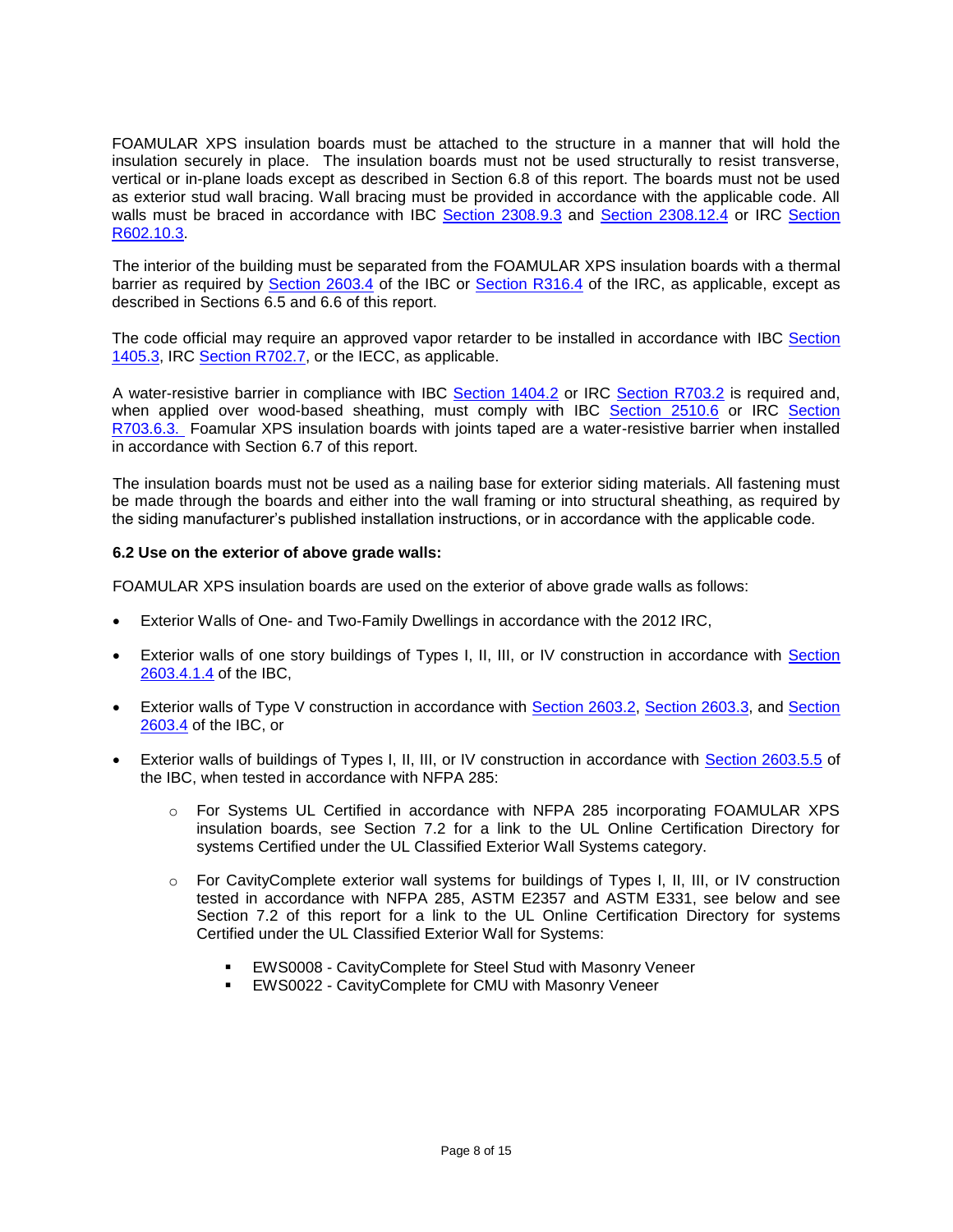# **6.3 Use in Roofing:**

FOAMULAR XPS insulation boards are used as a roofing insulation as follows:

- As part of a Class A, B or C roof-covering assembly for exterior fire exposure when tested in accordance with UL 790, as specified in [Section 2603.6](http://publicecodes.cyberregs.com/icod/ibc/2012/icod_ibc_2012_26_par030.htm) of the IBC. See Section 7.2 of this report for a link to the UL Online Certifications Directory for Class A, B or C roof-covering assemblies UL Classified in accordance with UL 790 incorporating FOAMULAR XPS insulation boards.
- As part of a Roof Deck Construction for interior fire exposure as specified in [Section 2603.4.1.5](http://publicecodes.cyberregs.com/icod/ibc/2012/icod_ibc_2012_26_par012.htm) of the IBC. See Section 7.2 for a link to the UL Online Certifications Directory for Roof Deck Constructions for assemblies UL Classified in accordance with UL 1256 incorporating FOAMULAR XPS insulation boards.

**Recover and Reroofing:** New roofing must not be applied over existing roof-covering systems except in compliance with [Section 1510](http://publicecodes.cyberregs.com/icod/ibc/2012/icod_ibc_2012_15_sec010.htm) of the IBC and Maintenance & Repair systems as referenced in UL Classified systems described in Section 7.2 of this report. The fire performance of a roof system is directly affected by the materials covering the foam plastic insulation. The components of the existing roofing that are to remain on the roof deck must be inspected in accordance with IBC [Section 1510](http://publicecodes.cyberregs.com/icod/ibc/2012/icod_ibc_2012_15_sec010.htm) or IRC [Section](http://publicecodes.cyberregs.com/icod/irc/2012/icod_irc_2012_9_sec007.htm)  [R907.](http://publicecodes.cyberregs.com/icod/irc/2012/icod_irc_2012_9_sec007.htm) Unless listed as a Maintenance and Repair system the existing roof-covering membrane and, if necessary, the cover board must be removed before new roofing materials are installed; the new roofing materials must have characteristics specifically described in this report.

#### **6.4 Use in Fire-Resistance Rated Wall and Roof-Ceiling Construction:**

FOAMULAR XPS insulation boards are used as part of fire-resistance rated wall construction and roofceiling construction as specified in Chapter 7 of the IBC or [Section R302](http://publicecodes.cyberregs.com/icod/irc/2012/icod_irc_2012_3_sec002.htm) of the IRC. See Section 7.2 of this report for a link to the UL Online Certifications Directory for Fire-Resistance designs UL Classified in accordance with UL 263 incorporating FOAMULAR XPS insulation boards.

For CavityComplete fire-resistance rated wall system construction as specified in Chapter 7 of the IBC see links to the UL Online Certifications Directory for Fire-Resistance designs UL Classified in accordance with UL 263:

- V317 CavityComplete Wall system for Wood Stud with Masonry Veneer
- W429 CavityComplete Wall System for Steel Stud with Masonry Veneer
- U938 Cavitycomplete Wall System for CMU with Masonry Veneer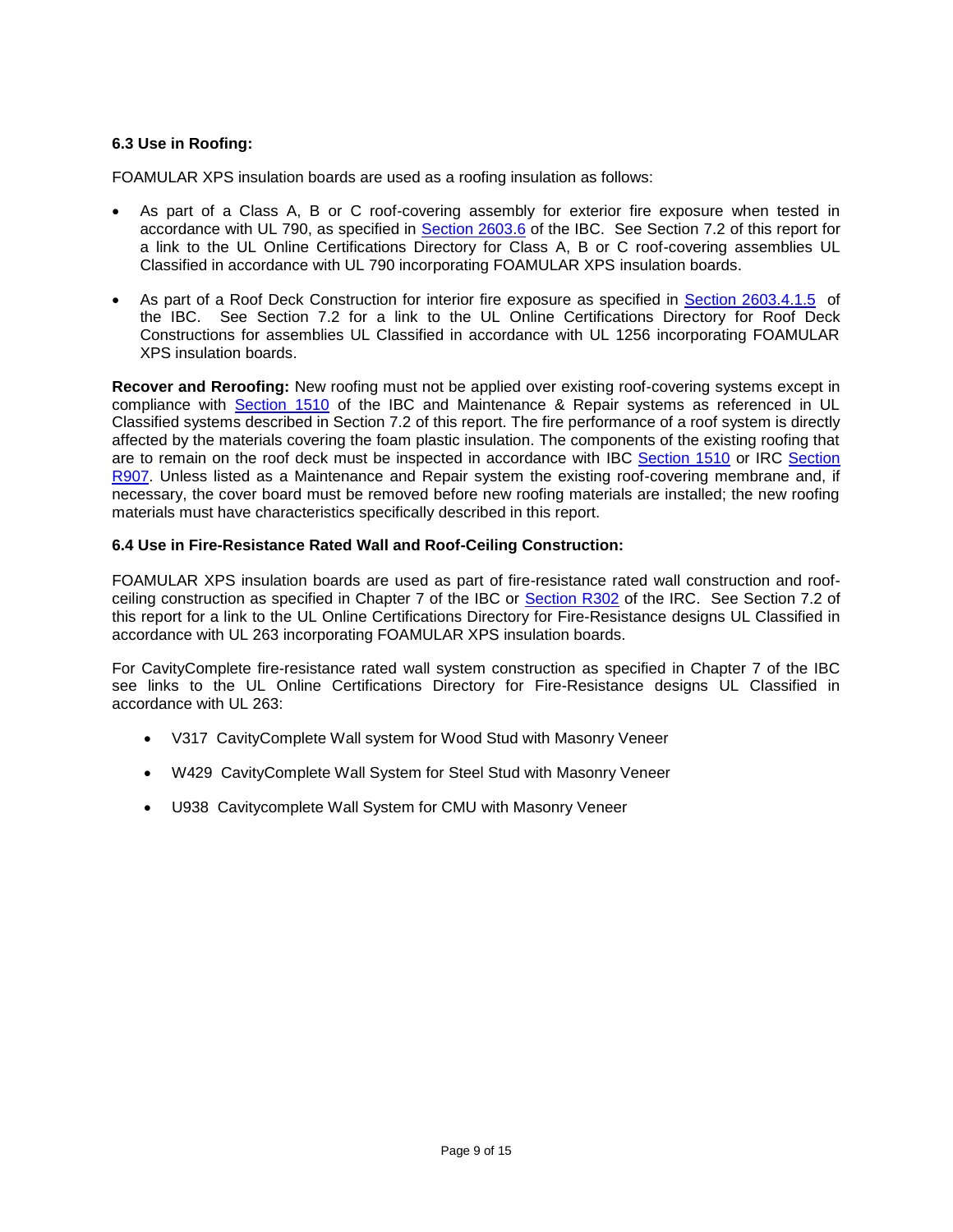## **6.5 Use in Attics and Crawl Spaces:**

FOAMULAR XPS insulation boards may be used in attics and crawl spaces, without the coverings listed in [Section 2603.4.1.6](http://publicecodes.cyberregs.com/icod/ibc/2012/icod_ibc_2012_26_par013.htm) of the IBC or [Sections R316.5.3](http://publicecodes.cyberregs.com/icod/irc/2012/icod_irc_2012_3_par215.htm) and [Section R316.5.4](http://publicecodes.cyberregs.com/icod/irc/2012/icod_irc_2012_3_par216.htm) of the IRC, as follows:

- 1. Entry to the attic or crawl space is limited to service of utilities, and no storage is permitted. Utilities include, but are not limited to, mechanical equipment, electrical wiring, fans, plumbing, gas or electric hot water heaters, and gas or electric furnaces.
- 2. There are no interconnected crawl space areas
- 3. Air in the attic or crawl space is not circulated to other parts of the building.
- 4. Under-floor (crawl space) ventilation is provided when required by [Section 1203.3](http://publicecodes.cyberregs.com/icod/ibc/2012/icod_ibc_2012_12_par006.htm) of the IBC or [Section R408.1](http://publicecodes.cyberregs.com/icod/irc/2012/icod_irc_2012_4_par117.htm) of the IRC, as applicable.
- 5. Combustion air is provided in accordance with International Mechanical Code(IMC) Sections [701](http://publicecodes.cyberregs.com/icod/imc/2006f2/icod_imc_2006f2_7_sec001.htm) and [703](http://publicecodes.cyberregs.com/icod/imc/2006f2/icod_imc_2006f2_7_sec003.htm) (2006 IMC) or Section [701](http://publicecodes.cyberregs.com/icod/imc/2012/icod_imc_2012_7_sec001.htm) (2012 and 2009 IMC).
- 6. Foamular XPS insulation boards are limited to a maximum thickness of 3 inches (76.2mm) and a maximum density of 2.0 pcf (32 kg/m<sup>3</sup>).

#### **6.6 Use Without a Thermal Barrier**

FOAMULAR XPS insulation boards with a maximum thickness of 2 in. and a maximum density of 1.80 pcf, may be installed on any or all surfaces (wall, ceiling, floor) of a detached garage, pole barn, telecommunication shelter, concrete modular building, agricultural building, buildings under the IBC Utility and Miscellaneous Group U or other structures under the IBC or IRC, with no thermal or ignition barrier applied to the foam plastics, based on testing in accordance with NFPA 286, and IBC [Section 2603.10](http://publicecodes.cyberregs.com/icod/ibc/2012/icod_ibc_2012_26_par034.htm) or IRC [Section R316.6,](http://publicecodes.cyberregs.com/icod/irc/2012/icod_irc_2012_3_par226.htm?bu2=undefined) when all other requirements of the building code for that building are met.

#### **6.7 Use as a Water-Resistive Barrier**

FOAMULAR XPS insulation boards with joints sealed using JointSealR Foam Joint Tape and FlashSealR may be used as an alternative to the water-resistive barrier required by IBC [Section 1404.2](http://publicecodes.cyberregs.com/icod/ibc/2012/icod_ibc_2012_14_par011.htm) and IRC [Section R703.2](http://publicecodes.cyberregs.com/icod/irc/2012/icod_irc_2012_7_par034.htm) when installed in accordance with this Section. The boards must be covered with an approved exterior wall covering.

FOAMULAR XPS insulation boards measuring 2 feet by 8 feet or 4 feet by 8 feet are installed horizontally or vertically with long joints and end joints in contact with one another. When installed directly on framing members, the insulation boards measuring 2 feet by 8 feet must be installed horizontally and framing members are spaced a maximum of 16 inches on center. For wood framing, the insulation boards are attached using 3/8-inch-diameter-head galvanized nails, 1-inch-crown plastic washers or equivalent fasteners long enough to penetrate framing a minimum of 34 inch, or through the sheathing, whichever is less. For steel framing, the insulation boards are attached using No. 6, Type S drywall screws with 1-inch minimum plastic washers long enough to penetrate the framing a minimum of ¾ inch. Fasteners must not be over-driven. Fasteners must be spaced a minimum of 12 inches on center around the perimeter and 16 inches on center in the field. For window installations, the nailing flange is set against sealant bedding and fastened to the framing with galvanized roofing nails 3 inches from each corner and 8 inches on center. Minimum 3-inch-wide flashing is used to seal the sills of windows and minimum 2-inch-wide (50.8mm) flashing is used to seal jambs and heads. Window installation must be in accordance with the window manufacturer's instructions.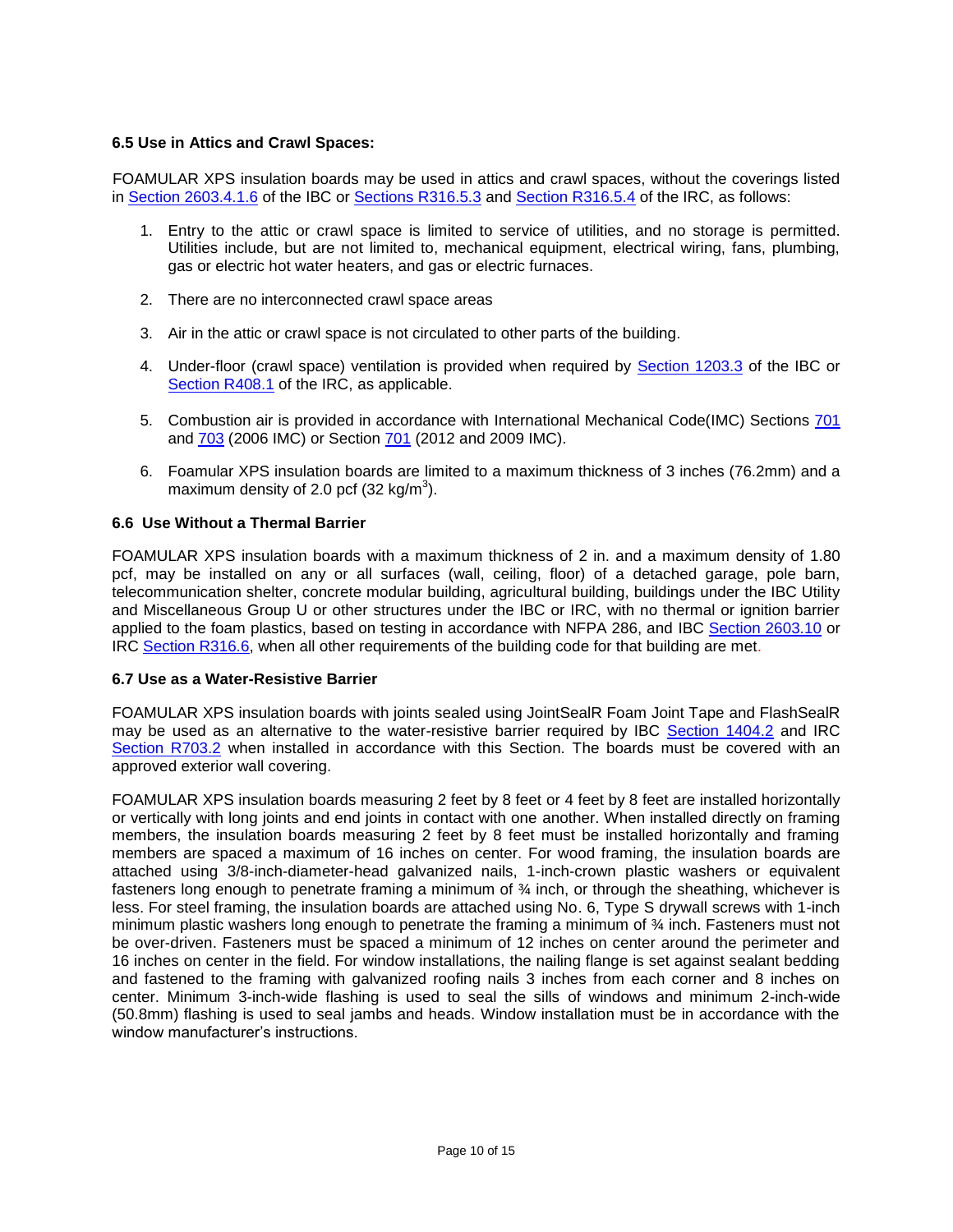Flashing of flanged window penetrations must be installed in accordance with IBC [Section 1405.4.](http://publicecodes.cyberregs.com/icod/ibc/2012/icod_ibc_2012_14_par035.htm) The flashing tape must completely cover the framing sill and extend a minimum of 8 inches (203 mm) up the sides of the opening and 6 inches (152 mm) onto the face of the insulation at the front of the window opening.

Joints between boards must be covered by minimum 3 ½-inch-wide JointSealR Foam Joint Tape positioned using hand pressure, and finished with a roller. Penetrations in exterior walls must be sealed with a sealant complying with ASTM C920, Type S or M, Grade NS, Class 25, or with expanding spray foam sealant complying with AAMA 812 as part of the penetration flashing procedure.

When the insulation boards are applied over open framing, vertical butt joints must be over framing members. Horizontal joints of foam plastic boards must be tongue-and-groove, or supported by blocking. For cementitious exterior wall coating systems, unbacked joints are permitted only when specified in an approved cementitious exterior wall coating system.

#### **6.8 Use Under Slabs-on-Ground, Slabs on Decks, Concrete Pavers, and Concrete Pavers on Pedestals:**

FOAMULAR XPS insulation boards may be used under slabs-on-ground, slabs on decks, concrete pavers, and concrete pavers on pedestals when designed in accordance with strength design, load and resistance factor design, allowable stress design, empirical design or conventional construction methods. ACI 360 provides guidance for the design of floor slabs installed over insulation as a slab-on-ground. The insulation modulus specified in section 13.2.1 of ACI 360 should be determined based on data provided in Table 3.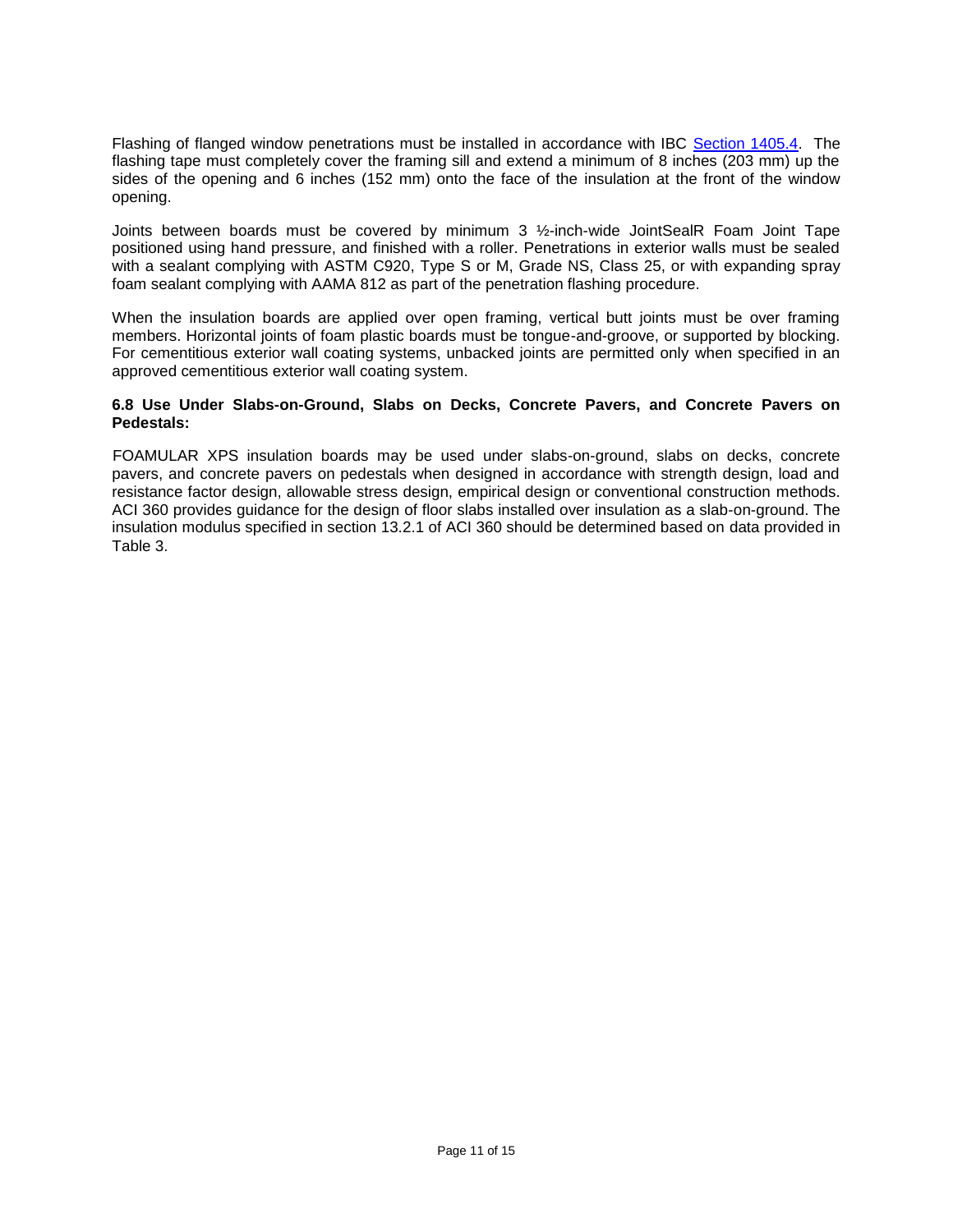| <b>ASTM</b>                 |                        |                          | Foundation Modulus (pci) <sup>1,2,3</sup> |                          |                        | <b>Compressive Stress (psi)</b> |                                  |                               |                       |
|-----------------------------|------------------------|--------------------------|-------------------------------------------|--------------------------|------------------------|---------------------------------|----------------------------------|-------------------------------|-----------------------|
| <b>TYPE</b>                 | $1$ in<br><b>Thick</b> | $1.5$ in<br><b>Thick</b> | $2$ in<br><b>Thick</b>                    | $2.5$ in<br><b>Thick</b> | $3$ in<br><b>Thick</b> | 4 in<br><b>Thick</b>            | Live <sup>5</sup><br>Recommended | $Dead^{\circ}$<br>Recommended | Ultimate <sup>4</sup> |
| Foamular<br>150<br>Type $X$ | 590                    | 550                      | 500                                       | 450                      | 400                    | 300                             | 3                                | 5                             | 15                    |
| Foamular<br>250<br>Type IV  | 750                    | 710                      | 675                                       | 595                      | 565                    | 510                             | 5                                | 8.3                           | 25                    |
| Foamular<br>400<br>Type VI  | 1,100                  | 1,000                    | 900                                       | 780                      | 680                    | 650                             | 8                                | 13.3                          | 40                    |
| Foamular<br>600<br>Type VII | 1,520                  | 1,400                    | 1,275                                     | 1,150                    | 1.040                  | 790                             | 12                               | 20                            | 60                    |
| Foamular<br>1000<br>Type V  |                        | $\overline{\phantom{a}}$ | 2,600                                     | ٠                        | ٠                      |                                 | 20                               | 33.3                          | 100                   |

**Table 3 – Foamular XPS Insulation Foundation Properties**

1. Foundation modulus is a measure of deflection at given loads, expressed as inches deflection per inch of thickness or "pci".

2. For insulation installed in multiple layers, assuming the layers are identical, the foundation modulus for the system equals the foundation modulus for one of the layers divided by the total number of layers.

3. For insulation systems that utilize a variety of thicknesses, the system foundation modulus is determined by adding the reciprocal of the foundation modulus of the individual layers. The total is the reciprocal value for the foundation modulus of the entire system.

4. Ultimate compressive stress is measured at 10% deformation or yield, whichever occurs first. For thinner product (1 in.), yield typically occurs first. For thicker products (1.5 in. and thicker), yield typically occurs first with 3% to 4% deformation.

5. Recommended stress (load) levels will limit long term compressive creep to not exceed 2% in 20 years.

# **7. CONDITIONS OF USE**

#### **7.1 General:**

The FOAMULAR XPS insulation boards described in this report comply with, or are suitable alternatives to what is specified in those codes listed in Section 2 of this report, subject to the following conditions. The FOAMULAR XPS insulation boards must be produced, identified, and installed in accordance with the manufacturer's published installation instructions and this report. If there is a conflict between this report and the manufacturer's instructions this report governs.

FOAMULAR XPS insulation boards must be separated from the building interior with a thermal barrier, such as  $\frac{1}{2}$  in. gypsum board, as required by [Section 2603.4](http://publicecodes.cyberregs.com/icod/ibc/2012/icod_ibc_2012_26_par006.htm) of the IBC or [Section R316.4](http://publicecodes.cyberregs.com/icod/irc/2012/icod_irc_2012_3_par211.htm) of the IRC, as applicable, except as described in Section 6.5 and 6.6 of this report.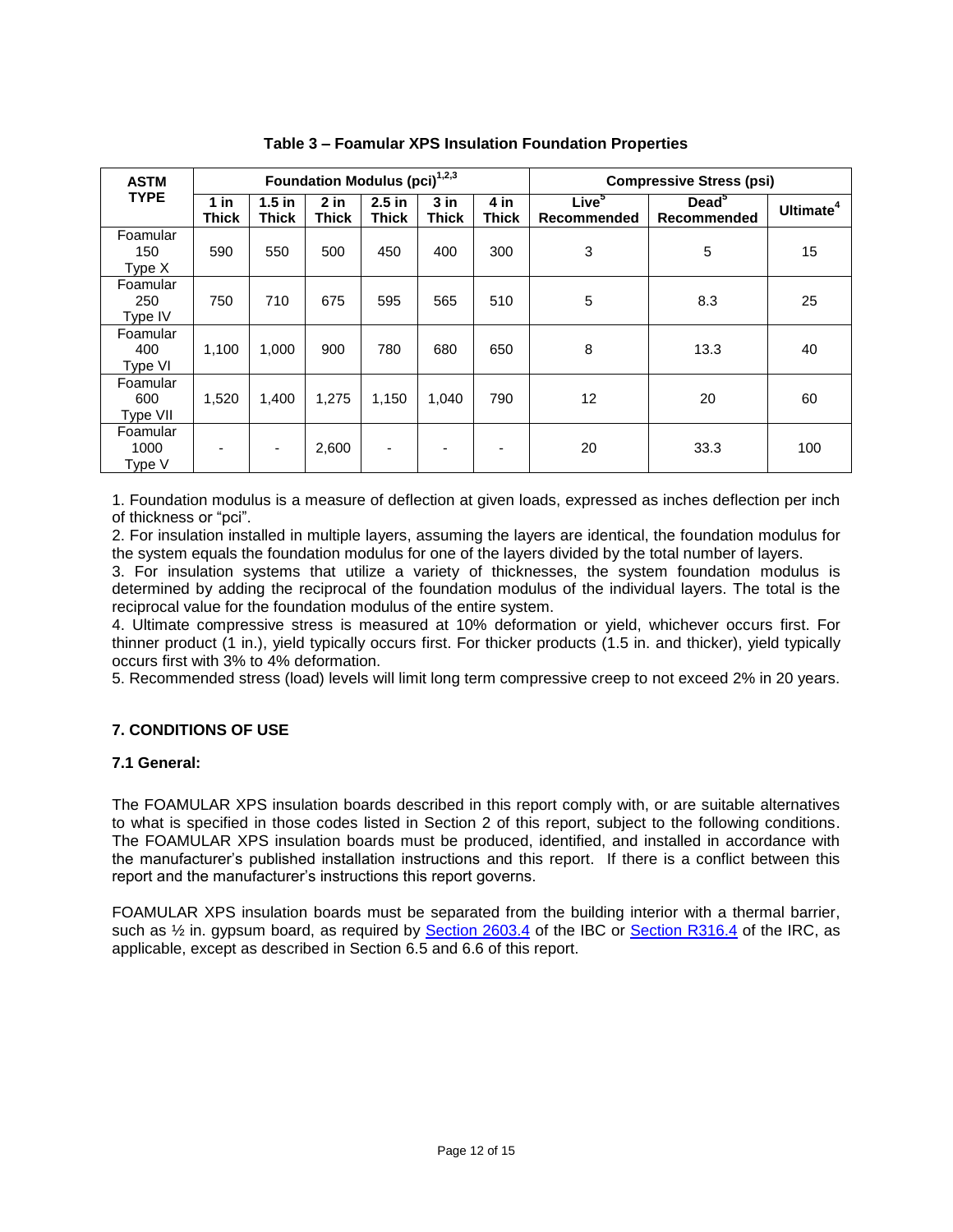# **7.2 UL Certifications:**

See the UL Online Certifications Directory for the following categories:

- See UL Online Certifications Directory for Foamed Plastic, UL Classified for Surface Burning Characteristics in accordance with UL723 [\(BRYX\)](http://database.ul.com/cgi-bin/XYV/cgifind/LISEXT/1FRAME/srchres.html?collection=/data3/verity_collections/lisext&vdkhome=/data3/verity_sw_rev24/common&SORT_BY=textlines:asc,ccnshorttitle:asc&query=R8811%3CIN%3EFile_Number+and+BRYX%3CIN%3ECCN).
- See UL Online Certifications Directory for Class A, B or C roof-covering assemblies, UL Classified in accordance with UL 790 [\(TGFU\)](http://database.ul.com/cgi-bin/XYV/cgifind/LISEXT/1FRAME/srchres.html?collection=/data3/verity_collections/lisext&vdkhome=/data3/verity_sw_rev24/common&SORT_BY=textlines:asc,ccnshorttitle:asc&query=R8811%3CIN%3EFile_Number+and+TGFU%3CIN%3ECCN).
- See UL Online Certifications Directory for Class A, B, or C Maintenance and Repair roof-covering assemblies, UL Classified in accordance with UL 790 [\(TGFU\)](http://database.ul.com/cgi-bin/XYV/cgifind/LISEXT/1FRAME/srchres.html?collection=/data3/verity_collections/lisext&vdkhome=/data3/verity_sw_rev24/common&SORT_BY=textlines:asc,ccnshorttitle:asc&query=R8811%3CIN%3EFile_Number+and+TGFU%3CIN%3ECCN)
- See UL Online Certifications Directory for Roof Deck Constructions, UL Classified in accordance with UL 1256 [\(TJBX\)](http://database.ul.com/cgi-bin/XYV/cgifind/LISEXT/1FRAME/srchres.html?collection=/data3/verity_collections/lisext&vdkhome=/data3/verity_sw_rev24/common&SORT_BY=textlines:asc,ccnshorttitle:asc&query=R8811%3CIN%3EFile_Number+and+TJBX%3CIN%3ECCN).
- See UL Online Certifications Directory for products evaluated as a part of fire-resistance-rated wall assemblies in accordance with UL 263, Foamed Plastic [\(CCVW\)](http://database.ul.com/cgi-bin/XYV/cgifind/LISEXT/1FRAME/srchres.html?collection=/data3/verity_collections/lisext&vdkhome=/data3/verity_sw_rev24/common&SORT_BY=textlines:asc,ccnshorttitle:asc&query=R8811%3CIN%3EFile_Number+and+CCVW%3CIN%3ECCN).
- See UL Online Certifications Directory for products evaluated as a part of fire-resistance-rated roof-ceiling assemblies in accordance with UL 263, Foamed Plastic [\(CCVW\)](http://database.ul.com/cgi-bin/XYV/cgifind/LISEXT/1FRAME/srchres.html?collection=/data3/verity_collections/lisext&vdkhome=/data3/verity_sw_rev24/common&SORT_BY=textlines:asc,ccnshorttitle:asc&query=R8811%3CIN%3EFile_Number+and+CCVW%3CIN%3ECCN).
- See UL Online Certifications Directory for Exterior Walls for assemblies UL Classified in accordance with NFPA 285 [\(FWFO\)](http://database.ul.com/cgi-bin/XYV/cgifind/LISEXT/1FRAME/srchres.html?collection=/data3/verity_collections/lisext&vdkhome=/data3/verity_sw_rev24/common&SORT_BY=textlines:asc,ccnshorttitle:asc&query=EWS0001%3CIN%3EFile_Number+or+EWS0002%3CIN%3EFile_Number+or+EWS0003%3CIN%3EFile_Number+or+EWS0006%3CIN%3EFile_Number+or+EWS0008%3CIN%3EFile_Number+or+EWS0022%3CIN%3EFile_Number+and+FWFO%3CIN%3ECCN).

#### **7.2 Manufacturing Locations:**

The products are manufactured at the following locations described in Table 4 under the UL LLC Listing or Classification and Follow-Up Service Program, which includes audits in accordance with ICC-ES Acceptance Criteria for Quality Documentation, AC 10.

| <b>LISTEE</b>                      | <b>LOCATION</b>                          | PLANT ID NO. |  |
|------------------------------------|------------------------------------------|--------------|--|
| OWENS CORNING FOAM INSULATION, LLC | 18456 NE Wilkes Rd<br>Portland, OR 97230 | D            |  |
|                                    | <b>USA</b>                               |              |  |
|                                    | 2710 Laude Dr                            |              |  |
| OWENS CORNING FOAM INSULATION, LLC | Rockford, IL 61109                       | B            |  |
|                                    | <b>USA</b>                               |              |  |
|                                    | 170 South Ave                            |              |  |
| OWENS CORNING FOAM INSULATION, LLC | Tallmadge, OH 44278                      | A            |  |
|                                    | <b>USA</b>                               |              |  |
|                                    | 542 Rue Gaetan                           |              |  |
| OWENS CORNING FOAM INSULATION, LLC | Valleyfield,                             | С            |  |
|                                    | Quebec, J6S 0A7                          |              |  |
|                                    | Canada                                   |              |  |

#### **Table 4 – Manufacturing Locations**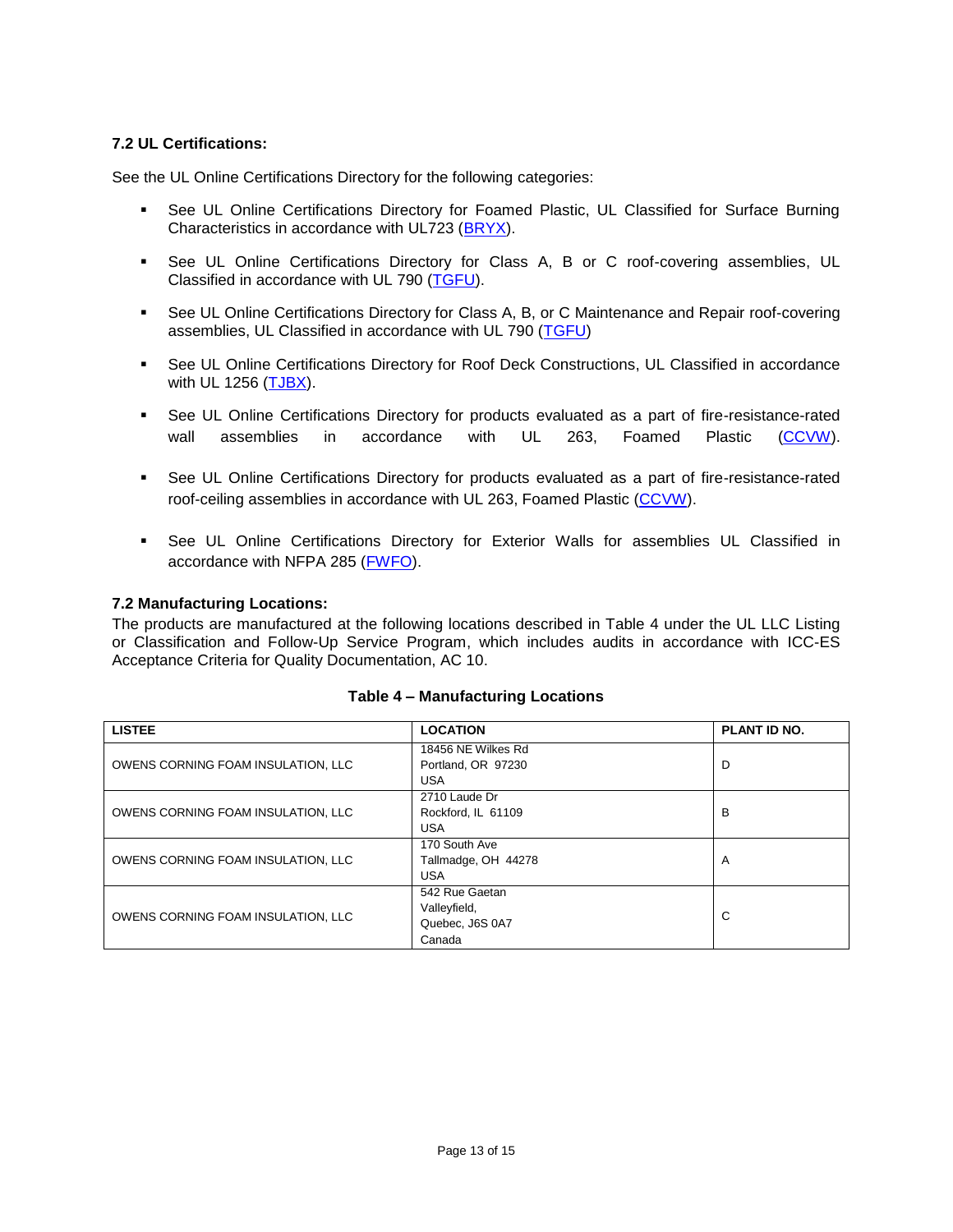## **8. SUPPORTING EVIDENCE**

#### **8.1 FOAMULAR Insulation Boards:**

**8.1.1** Data in accordance with ICC-ES Acceptance Criteria for Foam Plastic Insulation (AC12), dated June 2012.

**8.1.2** Data in accordance with ICC-ES Acceptance Criteria for Foam Plastic Sheathing Panels used as Water Resistive Barriers (AC71), dated February 2003.

**8.1.3** Reports of room corner fire tests in accordance with NFPA 286 and AC12 Appendix A and B.

**8.1.4** Reports of fire propagation tests in accordance with NFPA 285.

**8.1.5** Reports of air leakage resistance in accordance with ASTM E2357.

**8.1.6** Reports of water penetration resistance in accordance with ASTM E331

**8.1.7** UL Classification reports in accordance with ANSI/UL 723, ANSI/UL 790, ANSI/UL 1256, ANSI/UL 263 and NFPA 285. See the following UL Product Certification Categories BRYX, TGFU, TJBX, CCVW and FWFO, respectively.

**8.1.6** Documentation of quality system elements described in AC10.

#### **9. IDENTIFICATION**

The FOAMULAR XPS insulation boards described in this evaluation report are identified by a marking bearing the report holder's name (Owens Corning), the plant identification, the product name, the ASTM type designation, the UL Classification Mark, and the evaluation report number UL ER8811-01. The validity of the evaluation report is contingent upon this identification appearing on the product, product unit wrap, or UL Classification Mark certificate.

## **10. USE OF UL EVALUATION REPORT**

**10.1** The approval of building products, materials or systems is under the responsibility of the applicable authorities having jurisdiction.

**10.2** UL Evaluation Reports shall not be used in any manner that implies an endorsement of the product, material or system by UL.

**10.3** The current status of this report, as well as a complete directory of UL Evaluation Reports may be found at UL.com via our On-Line Certifications Directory:

[www.ul.com/erdirectory](http://www.ul.com/erdirectory)